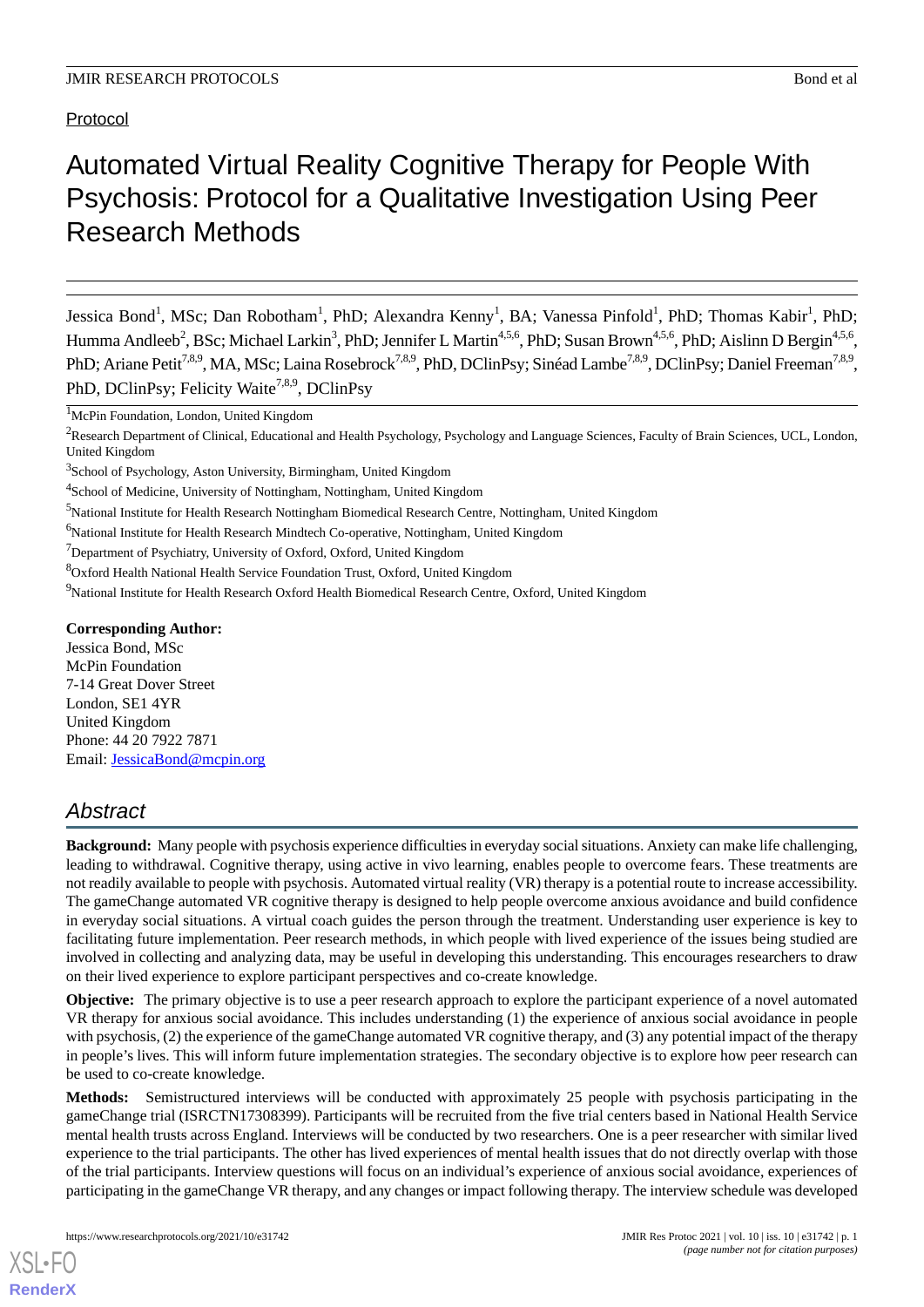in collaboration with the gameChange Lived Experience Advisory Panel (LEAP), comprising 10 project advisors with lived experience of psychosis. Interpretative phenomenological analysis and template analysis will be used to explore individual accounts. The LEAP will contribute to the analysis.

**Results:** Data collection will be conducted from April to September 2021, and analysis will be conducted from June to October 2021. As of September 28, 2021, 20 participants had been interviewed, and coding is underway.

**Conclusions:** The study, employing a peer research approach, may provide a unique insight into the experiences of anxious social avoidance in people with psychosis and its treatment using automated VR therapy. This will inform potential future implementation of VR automated therapies in mental health services.

**International Registered Report Identifier (IRRID):** DERR1-10.2196/31742

(JMIR Res Protoc 2021;10(10):e31742) doi: [10.2196/31742](http://dx.doi.org/10.2196/31742)

#### **KEYWORDS**

virtual reality; therapy; schizophrenia; agoraphobia; peer research; qualitative methods; implementation; mental health; psychosis; cognitive therapy

### *Introduction*

#### **Background**

Many people with psychosis withdraw from everyday social situations due to anxiety, leaving them isolated and inactive. In a survey of 1800 people with nonaffective psychosis attending National Health Service (NHS) mental health services, two-thirds had levels of anxious avoidance comparable to agoraphobia [[1\]](#page-5-0). Social avoidance has significant consequences for both mental and physical health. Although anxious avoidance is a common clinical problem, with significant negative consequences, there are no in-depth explorations of first-person accounts of anxious avoidance in people with psychosis.

The anxiety is likely to arise from several sources, such as hearing threatening or critical voices, social anxiety, paranoia, or low self-esteem. These fearful cognitions lead to avoidance or, when this is not possible, the use of in situ defense (or safety-seeking) behaviors, which prevent the receipt and processing of disconfirmatory evidence and thus maintain the anxious thought. Cognitive treatments for anxiety target the fearful cognitions and defense (or safety-seeking) behaviors [[2\]](#page-5-1). Behavioral experiments provide an opportunity to test an individual's anxious cognitions while their defenses are dropped. Overcoming anxious cognitions requires an active approach to re-evaluate fearful cognitions and generate alternative cognitions and responses in the moment. However, fearful beliefs can make this work challenging.

Virtual reality (VR; interactive computer-generated environments) provides a route to test anxious cognitions by entering simulations of feared situations. VR elicits similar cognitive and emotional responses to real-world situations (eg, [[3\]](#page-6-0)). However, people are aware that the computer-generated simulations are not real. This means they are more willing to enter challenging situations and experiment with alternative responses. Importantly, the learning achieved in VR then translates to the real world. VR has been used as an effective treatment for anxiety  $[4,5]$  $[4,5]$  $[4,5]$  and, more recently, as a treatment for patients with psychosis [\[6](#page-6-3)[-8](#page-6-4)]. Automation of VR treatment [[5\]](#page-6-2), coupled with the use of consumer hardware, provides an opportunity to increase provision of effective psychological

treatments, which are often difficult to access for people with psychosis [\[9](#page-6-5)].

Using a socially inclusive design process, the trial team has developed a novel automated VR cognitive treatment targeting anxious avoidance of social situations by people with psychosis: the gameChange therapy (see  $[10]$  $[10]$ ). The 6-session VR therapy consists of computer simulations of everyday scenarios: a street, a bus, a café, a pub, a doctor's waiting room, and a shop. Each scenario provides an opportunity to test anxious cognitions while limiting the use of defense behaviors, allowing users to gain confidence in their ability to cope. A virtual coach guides the user through the treatment. A member of staff is present to assist the user with the VR equipment and provide encouragement. As the therapy is automated, no formal training in psychological therapy is required to deliver the treatment. A multisite randomized controlled trial testing the gameChange VR therapy is currently underway in five centers in the United Kingdom (Bristol, Manchester, Newcastle, Nottingham, and Oxford) [[11\]](#page-6-7). Critical to evaluating this novel treatment is understanding the participants' experience of engaging in the therapy.

Interpretative phenomenological analysis (IPA) is a qualitative approach that focuses on understanding an individual's lived experience and how they make sense of it [\[12](#page-6-8)]. IPA aims to enable the researcher to step into the participant's world and to understand, as far as is possible, how they make sense of an experience [[12\]](#page-6-8). This approach can be extended using peer-research principles, in which the research is steered and conducted by people with relevant lived experiences [\[13](#page-6-9)]. A peer research approach can potentially facilitate greater depth and more nuance in data collection and analysis. For example, during the interview, a shared understanding of language and empathy based on similar experiences can enhance rapport, reducing the boundaries between the researcher and the participant [\[14](#page-6-10)] and lessening the power balances between them [[15\]](#page-6-11). This can result in the collection of more open, honest, and detailed data [[15](#page-6-11)[,16](#page-6-12)]. During analysis, peers bring different perspectives and insights compared to nonpeer researchers [[17](#page-6-13)[-19](#page-6-14)]. Working collaboratively from multiple perspectives, including a peer perspective, can enhance both the

 $XS$  • FO **[RenderX](http://www.renderx.com/)**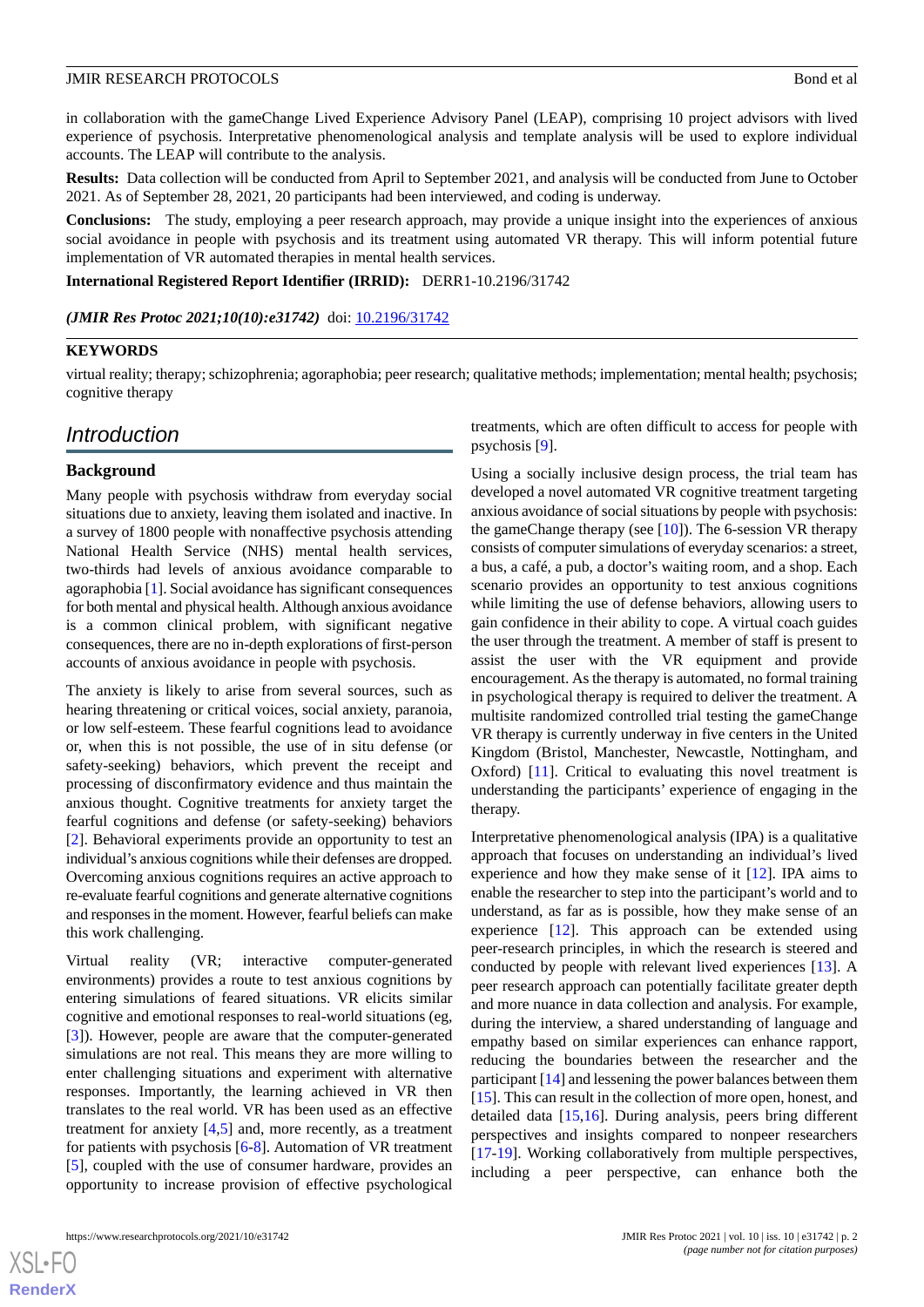trustworthiness and the ecological validity of the analysis [[17](#page-6-13)[,18](#page-6-15)].

A multiple perspective design provides a structure to explore different perspectives on an experience while allowing for the homogeneity of the sample, as required for IPA [\[12](#page-6-8),[20\]](#page-6-16). Individual cases will be examined first. Cases of directly related groups will then be examined, such as those who have experienced the same phenomenon (in this case, anxious avoidance and the gameChange intervention). Individuals may have different perspectives on it (eg, those who had a positive experience and those who did not). This design is particularly appropriate when trying to understand "problems in the implementation and translation of effective interventions in specific social or cultural contexts" [\[21](#page-6-17)].

We are conducting a qualitative study using a peer research approach to explore experiences of anxious social avoidance and participation in the gameChange VR therapy. A complementary implementation study is being conducted to identify and understand issues affecting how the therapy will be adopted into health care services within the context of the trial.

#### **Objectives**

The study has two objectives. The first is to gain an in-depth, first-person perspective on the experience of taking part in the gameChange VR therapy, which is designed to help people build confidence in everyday social situations. This includes understanding (1) the experience of anxious social avoidance in people with psychosis, (2) the experience of the automated VR therapy, and (3) any potential impact of the therapy. The second objective is to explore how peer research approaches can be used to co-create knowledge.

#### **Ethical Review**

The gameChange trial, including this qualitative study, received Health Research Authority approval, Health and Care Research Wales approval (IRAS 256895, The gameChange Trial), and ethical approval from the NHS South Central – Oxford B Research Ethics Committee (19/SC/0075). The trial has been registered (ISRCTN17308399) and the protocol published [[11\]](#page-6-7).

# *Methods*

To increase the methodological quality and reporting, the presentation of the study will follow the guidance from the 32-item Consolidated Criteria for Reporting Qualitative Research (COREQ) [\[22](#page-6-18)].

#### **Patient and Public Involvement**

There has been extensive patient and public involvement throughout the gameChange project. This includes the design and conduct of the trial as well as the development of the treatment. For example, more than 50 people with lived experience of psychosis contributed to the design of the gameChange therapy [[10\]](#page-6-6). The Lived Experience Advisory Panel (LEAP), facilitated by the McPin Foundation, advises on the conduct of the project. The LEAP comprises 10 individuals with lived experience of psychosis from across the five study centers.

[XSL](http://www.w3.org/Style/XSL)•FO **[RenderX](http://www.renderx.com/)** The LEAP has been involved in the design of this study. To date, the LEAP has contributed to developing the interview schedule, completing pilot interviews, refining the recruitment procedure, and conducting a review of all study documentation (including the information sheet and consent form) for accessibility and clarity. In response to the pilot interviews, the order of the topics was revised. The LEAP will form part of the analysis team and complete sample validation of the data.

#### **Peer Research Methods**

This study takes a peer research approach, including employing a researcher with relevant lived experience of psychosis and social anxiety as part of the study team. This individual has not received the gameChange VR therapy but has explored the intervention to become familiar with the participants' experience. They have been involved in developing the research proposal and designing data collection methods, they are interviewing participants, and they will be analyzing data and disseminating findings. Another researcher who has experience of poor mental health but is not a peer in this context will bring their experience of using IPA research methods and a connection to relevant experiences of mental health issues that are generic rather than specific to people with psychosis and social avoidance.

#### **Participants**

The participants will be a subsample of approximately 25 people who took part in the gameChange trial as participants. The trial participants are people with psychosis and self-reported difficulties going outside among other people due to anxiety. There are five gameChange trial centers based in NHS mental health trusts across the United Kingdom: Avon and Wiltshire Mental Health Partnership NHS Trust, Greater Manchester Mental Health NHS Foundation Trust, Cumbria, Northumberland, Tyne and Wear NHS Foundation Trust, Nottinghamshire Healthcare NHS Foundation Trust, and Oxford Health NHS Foundation Trust. Participants for this study will be recruited from each of the trial centers. The inclusion criteria are:

- Participating in the gameChange trial and randomized to receive the gameChange VR therapy in addition to usual care.
- Willing to have the interview audio recorded.
- Willing and able to give informed consent to participate in the interview.

The project included people with a psychosis diagnosis attending NHS mental health services who experience anxious avoidance in everyday social situations. The full inclusion and exclusion criteria for participating in the gameChange trial are provided in the published trial protocol [\[11](#page-6-7)]. A participant may also not enter the trial if there is another factor that, in the judgement of the investigator, would preclude the participant from providing informed consent or from safely engaging with the trial procedures. Therefore, due to the COVID-19 pandemic, recruitment for people who have any of the conditions that would place them at high or moderate risk (clinically vulnerable) for a severe course of COVID-19 was suspended.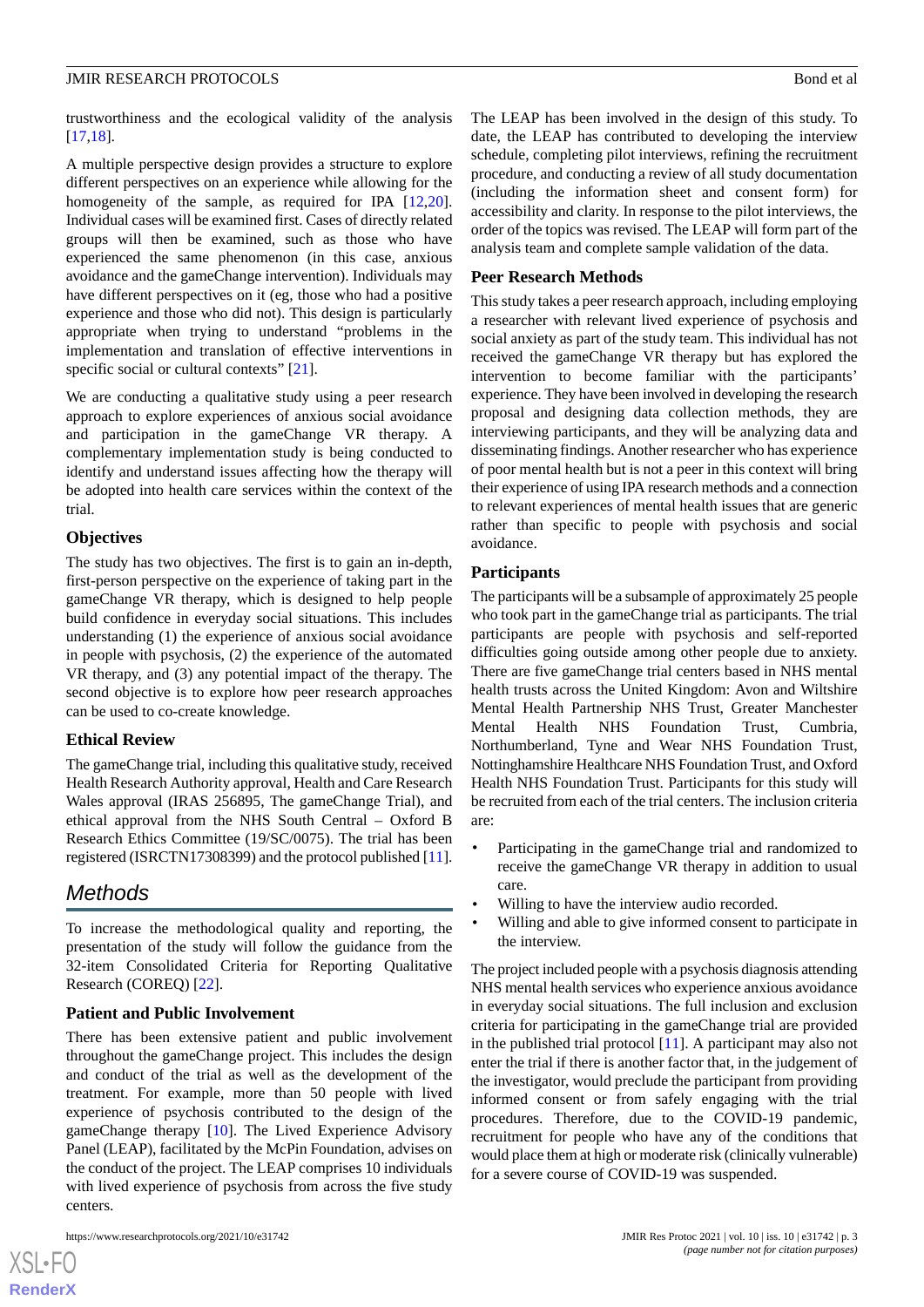#### **Sampling and Recruitment**

Participants will be recruited through the gameChange trial. IPA requires samples to be constructed around a conceptualized shared perspective: in this case, as outlined above, this is operationalized in terms of adults experiencing psychosis and social anxiety, in receipt of NHS mental health care, who have received the gameChange VR therapy.

Multiple perspective designs in IPA allow this homogeneity to be supplemented by some dimensions of further variability, with each conceptualized additional perspective constituting its own subsample. We are recruiting approximately 25 participants, with 3-8 participants from each of the trial centers via liaison with local trial coordinators. This is a relatively large total sample for IPA, but in this study, IPA's commitments to depth of analysis and idiographic detail will be met via the multiple perspective design (allowing the analysis to be developed via 2-4 subsamples) and with the additional support of a template analysis component.

The primary sampling method is to invite consecutive participants as they reach the final phase of the trial. Whenever possible, this will be supplemented by purposive sampling to recruit people with a range of views and experiences of the VR intervention. This will be ascertained through therapy completion rates (low: 0-2 sessions; medium: 3-5 sessions; high: 6-8 sessions).

Sampling will also be sensitive to the demographic characteristics of the participants, aiming for a balance of gender and a range of age and ethnicity. Other dimensions of interest include the profession of the staff member facilitating VR therapy sessions (peer support worker, clinical psychologist, assistant psychologist); location of the treatment delivery (patient home, NHS clinic); and referring clinical service (early intervention; adult mental health; inpatient).

In this study, decisions about the main subsamples for the multiple perspectives design will be made at the midpoint of recruitment. This enables the design to be responsive to the key dimensions of interest emerging from the accounts. These may relate to therapy completion rate or the participants' views of therapy. However, there may be indications that the other contextual/identity features described above are sharpening participants' experiences of the intervention. If these are deemed more important to contrast systematically, the subsamples will be stratified accordingly.

#### **Recruitment Procedure**

The trial coordinator at each center will facilitate recruitment. Participants will be invited to participate in the qualitative interview after the first follow-up assessment in the trial (immediately after the therapy window ends). The trial coordinator will provide potential participants with the information sheet in advance. The information sheet states that one of the researchers is a peer. The trial coordinator will introduce the participant to the researchers. The peer researcher will speak to the participant in advance of the interview. This discussion may include a further elaboration on their "peerness," disclosing that they have some experiences in common in relation to the topic being studied, which will be documented

in the research log. Written or oral informed consent will be taken at the time of the interview.

#### **Data Collection**

Data will be gathered via semistructured interviews. Participants will be given as much choice as possible in how the interview is conducted. The primary method will be to complete the interview remotely, via video or telephone call.

There will be a primary and secondary interviewer. Participants will be told that one of the interviewers has had experiences like those being explored in the gameChange study. The other researcher, who has experience of conducting research interviews for an IPA study, will lead the first interviews. The interviews will be audio recorded. The peer researcher will lead later interviews so that the interviewee will be able to respond directly to the researcher with shared experiences, similar to the approach outlined by Harding et al (2010) [[15\]](#page-6-11). The interviewer with relevant lived experience will decide when, how, and what to disclose about their peerness; this may vary according to how appropriate and comfortable this disclosure feels. Both researchers will document any disclosure of peerness in their field notes and reflect on any changes it made to the interview. These notes will be used in the analysis. At the end of the interview, the participant will be asked whether the presence of a peer researcher made any difference to their decision to participate and whether they thought it had an impact on their experience of the interview.

Peer researchers, qualitative researchers, implementation researchers, clinical psychologists, and members of the gameChange LEAP contributed to the development of the interview schedule. The development process included a review of the literature on anxious avoidance in people with psychosis, consideration of the key principles and novel features of the gameChange treatment, the complementary implementation study, and routes to include peer research methods within the interview. For example, in preparation for the interviews, the two researchers who will be collecting the data interviewed each other about their relevant lived experience. This provided potentially valuable insights into how to approach topics and ensure the phrasing was understandable and engaging. The interview schedule was further refined following pilot interviews with members of the LEAP.

The interview schedule was designed in line with IPA and phenomenological approaches [[23](#page-6-19)[,24](#page-6-20)], employing both open-ended descriptive and narrative questions to provide context (eg, "Tell us about what was going on in your life before you started the gameChange VR therapy?") and descriptive/structural questions (eg, "Can you walk us through a typical gameChange VR therapy session?"). Open-ended questions are followed by individually tailored prompts to elicit further information and clarification.

#### **Analysis**

#### *IPA and Template Analysis*

A total of 6 transcripts will be coded using interpretative phenomenological analysis (IPA) [\[12](#page-6-8),[25\]](#page-7-0), and the remaining transcripts will be analyzed using template analysis [[20\]](#page-6-16). A

 $XSJ \cdot F$ **[RenderX](http://www.renderx.com/)**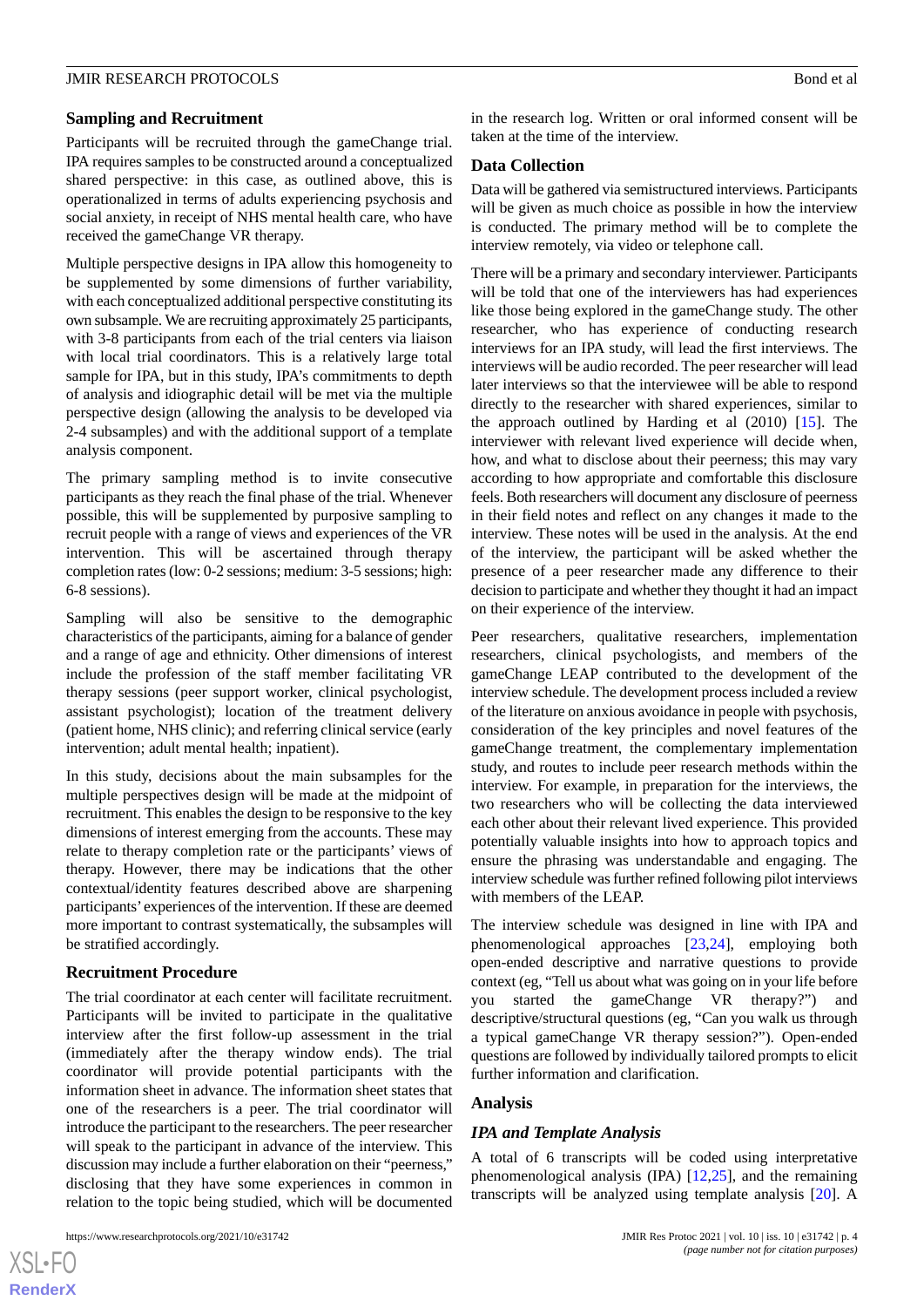multiple perspectives design will be employed and a peer research approach will be taken, which includes collaborating with the LEAP throughout the analysis.

IPA aims to enable the researcher to step into the participant's "lifeworld" [[12\]](#page-6-8) to understand, as far as is possible, how they make sense of an experience and contextualize it against the background of their lives. IPA is idiographic in that it focuses in-depth on the individual account before looking for convergence and divergence across the sample. Template analysis is a flexible approach that can be used in concert with IPA to enable larger samples to be analyzed [\[26](#page-7-1)]. The multiple perspectives design provides a structure for exploring both the individual case and considering cases of directly related groups [[21\]](#page-6-17).

IPA complements a peer research approach because it acknowledges the role of the researcher in the interpretation of the data and resulting themes. The researcher will try to make sense of the participant trying to make sense of what has happened to them. Reflexivity is welcomed. Having multiple members of the research team conduct the analysis, including those with aspects in common with the participants, will increase the depth and sensitivity of the analysis [[17\]](#page-6-13).

#### *Analytic Method*

A total of 6 transcripts will be chosen for IPA by the interviewers and the wider analysis team, based on the richness of the data and the chosen perspective (eg, participants with a positive view of the experience). The IPA will adopt analytic strategies described by Larkin and Smith (2011) [\[25](#page-7-0)] and Smith, Flowers, and Larkin (2021) [[12\]](#page-6-8). The interviews will be transcribed verbatim. Analysis will be primarily conducted by the two interviewers, with additional input from DR, ML, SL, and FW as well as from the wider research group and the LEAP. Taking a case-by-case approach, transcripts and reflective interview notes will be read and reread. Line-by-line annotation on the participant's claims, concerns, and understandings will be made by the two researchers. These notes require close reading and interpretation on the part of the researcher, dovetailing with the peer research approach. Annotation will identify the things that matter to each participant and the meanings associated with those things. These meanings will then be clustered and interpreted for each case. Once this process has been completed for the first interview, it will be repeated for each subsequent participant (6 cases overall). This will be used to develop themes that encompass the phenomenological experiences and understandings across the accounts of the first 6 participants. The two researchers performing the analysis will be in contact but will conduct independent analyses of the 6 transcripts. This will result in two sets of themes, one from a peer perspective.

Multiple coding can reveal new insights and explanations, especially if the researchers have different backgrounds and, therefore, different standpoints, resulting in a richer interpretation of the data [\[18](#page-6-15)]. The two sets of themes will be discussed and revised accordingly following review by the wider research team, including the LEAP, implementation researchers, clinical psychologists, and a qualitative research expert. The LEAP will contribute to the analysis by reviewing the

preliminary themes and supporting quotes, commenting on what strikes them as interesting and the extent to which the researchers' interpretations of the data resonate with their own [[27\]](#page-7-2). Notes will be kept about any decisions made due to these meetings.

After these discussions, a provisional "template" will be agreed upon. This will be used to initiate the template analysis on the remaining data. The template evolves iteratively as more of the data are coded. Honoring the multiple perspective design, we will introduce each of the remaining groups of transcripts (based on treatment completion/uptake) one at a time, focusing on each in turn. After each group has been analyzed, we will review the template to see whether it needs to be updated as a result. We will use the steps outlined by King et al  $(2004)$  [\[28](#page-7-3)], namely moving systematically through the transcripts to identify data that are relevant to the research aims, assigning one or more codes from the template, and reviewing and updating the template at appropriate intervals. Once all the data have been coded and the template finalized, all transcripts will be reviewed and recoded as needed. The LEAP will again be consulted. NVivo software (QSR International) will be used to organize the data.

The result will be a set of themes (the finalized template) that represents all interviews, 6 of which will also be in case study format from the IPA. The "lamination," or layering, made feasible by this dual approach of IPA and template analysis within a multiple perspectives design will give the study both depth and breadth. All transcripts will be deleted after the analysis is complete.

#### **Credibility**

The four criteria for "trustworthiness" in qualitative research (credibility, transferability, dependability, and confirmability) will be monitored and addressed [[29\]](#page-7-4). To increase credibility, sample validation will be conducted with members of the gameChange LEAP. The contextual constructivist position that we adopt, and the IPA methodology, assume that the data are specific to the context and time that they were collected [[12,](#page-6-8)[30](#page-7-5)]. However, by providing a description of this context—including information about the location (the five trial centers), participant demographic information, illustrative extracts, and situation of the findings in relation to existing literature—the reader should be equipped to evaluate how transferable the findings are to other groups and locations. Reflexive logs will be maintained throughout the research process to explore how each researcher's background, presentation, interests, existing assumptions, and peerness have impacted the study. The logs will be used to capture initial thoughts after each interview and during the analysis process, as well as to document and justify methodological decisions. The reflexive logs, transcripts, interview schedule development, and minutes of the supervisory research team meetings will provide an audit trail of the analysis.

#### **Reflexivity**

All researchers conducting the interviews or analysis will consider how their own backgrounds may impact data collection and analysis. This will require the researchers to reflect on the different perspectives that they are bringing to the study design,

 $XS$ -FO **[RenderX](http://www.renderx.com/)**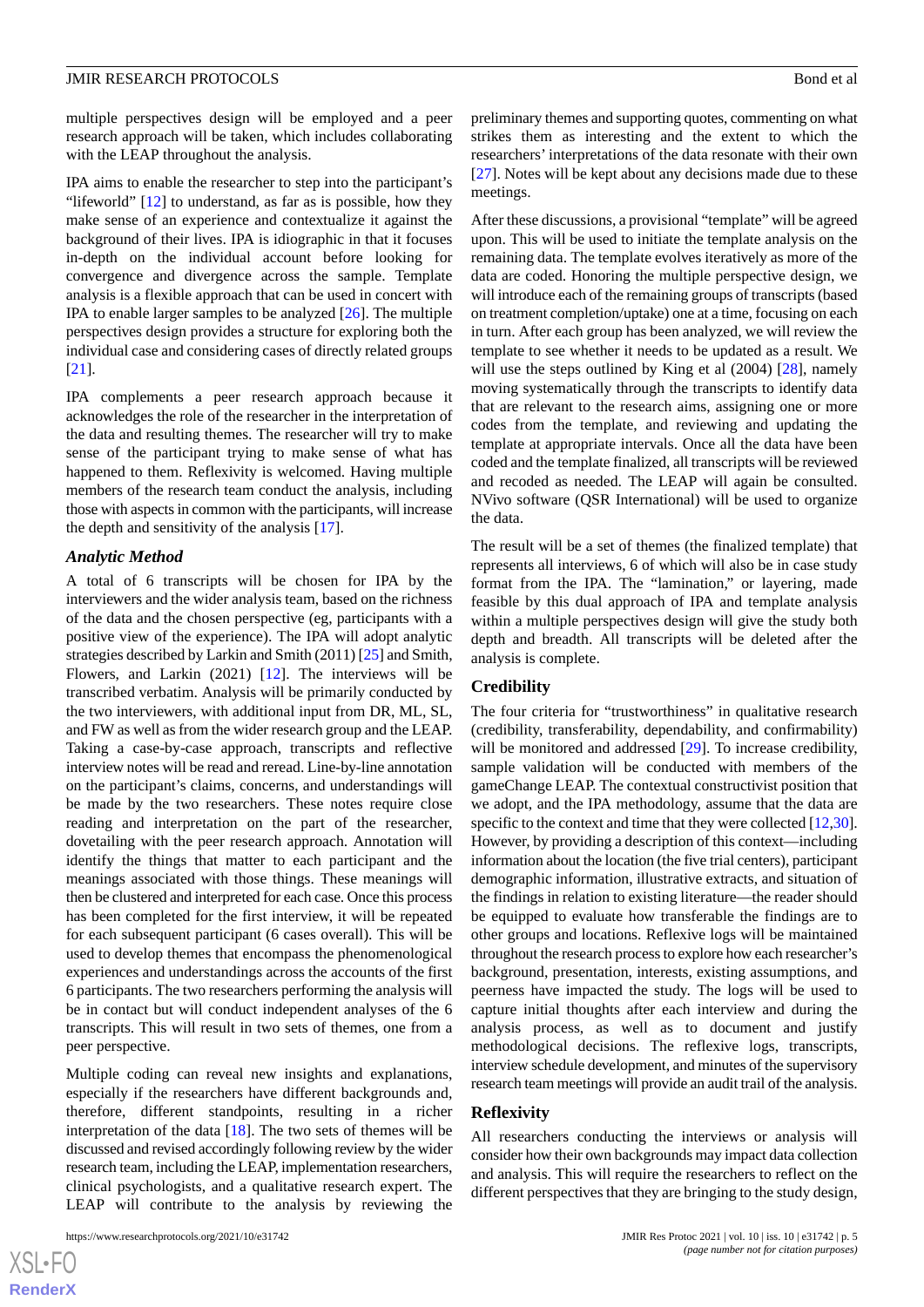setup, data collection, and analysis. Details of the research team and reflexivity will be reported in the full manuscript in line with COREQ guidelines [\[22](#page-6-18)].

The research team includes a peer researcher, a nonpeer researcher, clinical psychologists who have been involved in the design and use of VR therapy, implementation researchers who are conducting a complementary study on the use of the gameChange VR therapy in mental health services, and a qualitative researcher who has pioneered the IPA approach. Therefore, existing knowledge, experiences, and hopes regarding VR therapy may impact the conduct of the interviews and analysis. We have explicitly set out to use the peer knowledge and examine peer research methods in this study. Therefore, the two interviewers will each keep a reflexive log to document the use of peerness during data collection and analysis.

#### **Assessing Peer Research Methods**

The secondary methodological objective of this study is to learn about peer research methods and co-creation of knowledge. We will investigate the impact of peerness from overlapping, related, and nonpeer perspectives. This includes (1) how peerness is negotiated and disclosed throughout interactions with participants, (2) the effect of peerness on the interview and data collection process, and (3) the impact on analysis. This will be achieved by drawing on the researcher logs and interview field notes, evaluating participant feedback at the end of the interview (when asked about the experience of being interviewed by a peer), and discussing sections of the transcripts that document disclosure of peerness with the LEAP. To assess the impact of peer methods on the analysis, we will compare the two sets of themes resulting from the independent analysis by the two

#### **Acknowledgments**

interviewers to explore key differences and similarities in the insights and interpretations. However, to identify differences based on research expertise or identity, a much larger group of peer and nonpeer coders would be required [\[17](#page-6-13)], which is not feasible within this study.

# *Results*

Data collection will be conducted from April to September 2021, with analysis performed from June to October 2021. As of September 28, 2021, data collection with 20 participants had been conducted, and coding is underway. This study is expected to conclude in 2022.

## *Discussion*

This protocol describes the plan for a multisite qualitative study using peer methods to explore experiences of anxious social avoidance in the context of psychosis and its treatment using an automated VR cognitive therapy program: the gameChange treatment. The gameChange VR cognitive therapy is designed to help people build confidence in everyday social situations. The qualitative study is being conducted in the context of VR therapy being tested in a multisite randomized controlled trial [[11\]](#page-6-7). This study will provide insight into the individual experience of receiving novel automated VR therapy. Understanding the participant experience is likely to prove to be key to facilitating uptake in future implementation in mental health services. This understanding will be achieved using peer research methods, ensuring people with lived experience of psychosis are at the center of the research.

We are grateful to the Lived Experience Advisory Panel for their valuable contribution to the study design, documentation, and future analysis. The gameChange trial, including this study, is funded by the National Health Service (NHS) National Institute for Health Research (NIHR) invention for innovation (i4i) program (Project II-C7-0117-20001). The work is also supported by the NIHR Oxford Health Biomedical Research Centre (BRC-1215-20005), NIHR Nottingham Biomedical Research Centre (BRC-1215-20003), and NIHR Mindtech Co-operative (MIC-2016-003). The views expressed are those of the authors and not necessarily those of the NHS, NIHR, or the Department of Health. DF is an NIHR Senior Investigator. This paper presents independent research funded by the NIHR. The views expressed are those of the authors and not necessarily those of the NHS, the NIHR, or the Department of Health and Social Care. FW is supported by a Wellcome Trust Clinical Doctoral Fellowship (102176/B/13/Z). This research was funded in whole or in part by the Wellcome Trust (102176/B/13/Z). For the purpose of open access, the author has applied a CC BY public copyright license to any author accepted manuscript version arising from this submission.

#### **Conflicts of Interest**

<span id="page-5-1"></span><span id="page-5-0"></span>DF is a founder and nonexecutive board director of Oxford VR, a University of Oxford spin-out company, which programmed and commercializes the gameChange treatment. DF holds equity in Oxford VR. SL does consultancy work for Oxford VR. The McPin Foundation will receive an IP payment from Oxford VR due to their role in the therapy development for the gameChange study.

#### **References**

[XSL](http://www.w3.org/Style/XSL)•FO **[RenderX](http://www.renderx.com/)**

- 1. Freeman D, Taylor K, Molodynski A, Waite F. Treatable clinical intervention targets for patients with schizophrenia. Schizophr Res 2019 Sep;211:44-50 [\[FREE Full text\]](https://linkinghub.elsevier.com/retrieve/pii/S0920-9964(19)30294-4) [doi: [10.1016/j.schres.2019.07.016\]](http://dx.doi.org/10.1016/j.schres.2019.07.016) [Medline: [31326234\]](http://www.ncbi.nlm.nih.gov/entrez/query.fcgi?cmd=Retrieve&db=PubMed&list_uids=31326234&dopt=Abstract)
- 2. Clark D. Anxiety disorders: why they persist and how to treat them. Behaviour Research and Therapy 1999 Jul;37:S5-S27 [[FREE Full text](https://doi.org/10.1016/S0005-7967(99)00048-0)] [doi: [10.1016/s0005-7967\(99\)00048-0\]](http://dx.doi.org/10.1016/s0005-7967(99)00048-0)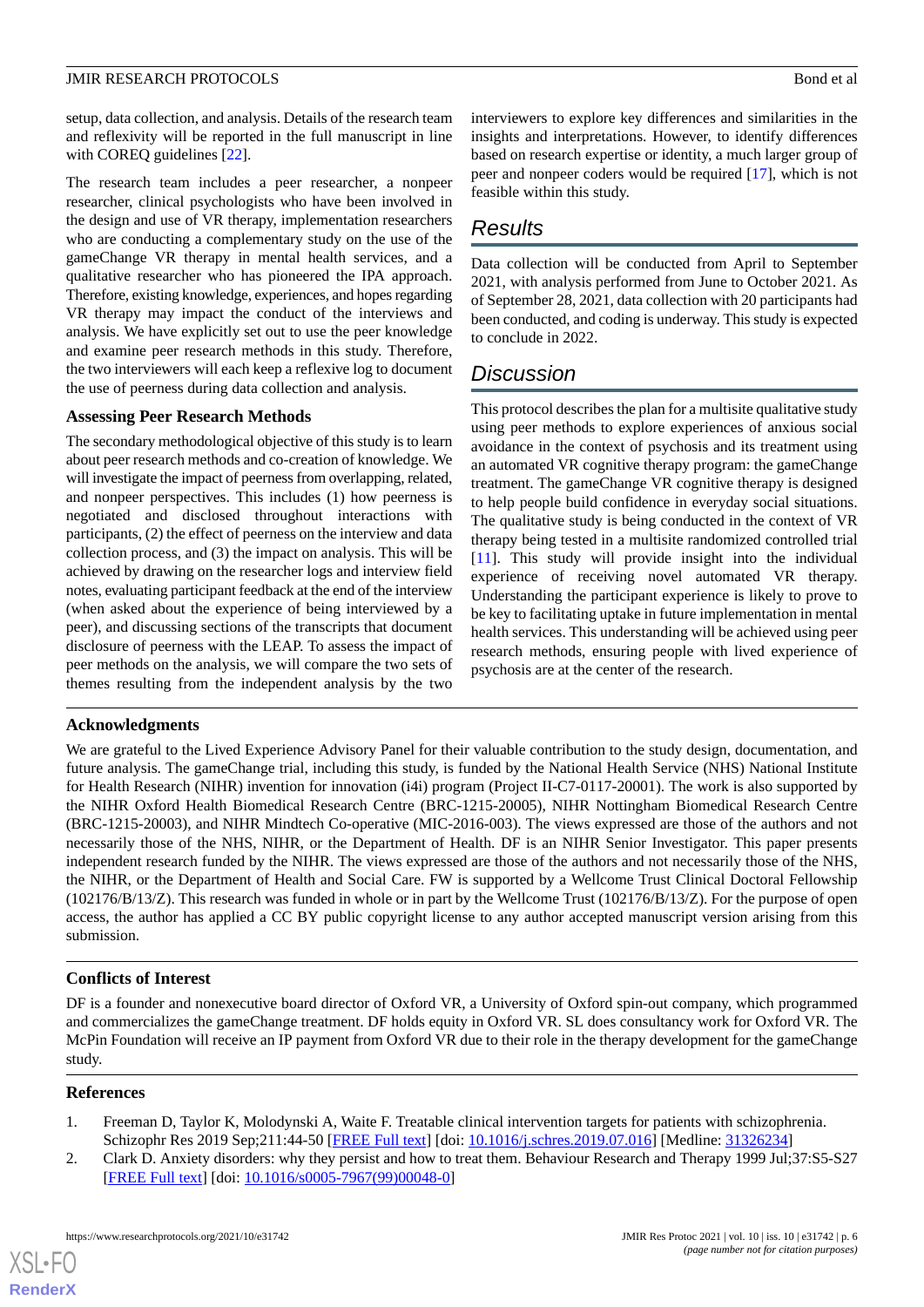- <span id="page-6-0"></span>3. Martens M, Antley A, Freeman D, Slater M, Harrison P, Tunbridge E. It feels real: physiological responses to a stressful virtual reality environment and its impact on working memory. J Psychopharmacol 2019 Oct 11;33(10):1264-1273 [\[FREE](https://journals.sagepub.com/doi/10.1177/0269881119860156?url_ver=Z39.88-2003&rfr_id=ori:rid:crossref.org&rfr_dat=cr_pub%3dpubmed) [Full text\]](https://journals.sagepub.com/doi/10.1177/0269881119860156?url_ver=Z39.88-2003&rfr_id=ori:rid:crossref.org&rfr_dat=cr_pub%3dpubmed) [doi: [10.1177/0269881119860156](http://dx.doi.org/10.1177/0269881119860156)] [Medline: [31294651](http://www.ncbi.nlm.nih.gov/entrez/query.fcgi?cmd=Retrieve&db=PubMed&list_uids=31294651&dopt=Abstract)]
- <span id="page-6-1"></span>4. Carl E, Stein A, Levihn-Coon A, Pogue J, Rothbaum B, Emmelkamp P, et al. Virtual reality exposure therapy for anxiety and related disorders: A meta-analysis of randomized controlled trials. J Anxiety Disord 2019 Jan;61:27-36 [\[FREE Full](https://doi.org/10.1016/j.janxdis.2018.08.003) [text](https://doi.org/10.1016/j.janxdis.2018.08.003)] [doi: [10.1016/j.janxdis.2018.08.003](http://dx.doi.org/10.1016/j.janxdis.2018.08.003)] [Medline: [30287083](http://www.ncbi.nlm.nih.gov/entrez/query.fcgi?cmd=Retrieve&db=PubMed&list_uids=30287083&dopt=Abstract)]
- <span id="page-6-2"></span>5. Freeman D, Haselton P, Freeman J, Spanlang B, Kishore S, Albery E, et al. Automated psychological therapy using immersive virtual reality for treatment of fear of heights: a single-blind, parallel-group, randomised controlled trial. Lancet Psychiatry 2018 Aug 11;5(8):625-632 [[FREE Full text](https://doi.org/10.1016/S2215-0366(18)30226-8)] [doi: [10.1016/s2215-0366\(18\)30226-8\]](http://dx.doi.org/10.1016/s2215-0366(18)30226-8)
- <span id="page-6-3"></span>6. Freeman D, Lister R, Waite F, Yu L, Slater M, Dunn G, et al. Automated psychological therapy using virtual reality (VR) for patients with persecutory delusions: study protocol for a single-blind parallel-group randomised controlled trial (THRIVE). Trials 2019 Jan 29;20(1):87 [\[FREE Full text\]](https://trialsjournal.biomedcentral.com/articles/10.1186/s13063-019-3198-6) [doi: [10.1186/s13063-019-3198-6](http://dx.doi.org/10.1186/s13063-019-3198-6)] [Medline: [30696471\]](http://www.ncbi.nlm.nih.gov/entrez/query.fcgi?cmd=Retrieve&db=PubMed&list_uids=30696471&dopt=Abstract)
- <span id="page-6-4"></span>7. Freeman D, Bradley J, Antley A, Bourke E, DeWeever N, Evans N, et al. Virtual reality in the treatment of persecutory delusions: randomised controlled experimental study testing how to reduce delusional conviction. Br J Psychiatry 2016 Jul;209(1):62-67 [[FREE Full text\]](http://europepmc.org/abstract/MED/27151071) [doi: [10.1192/bjp.bp.115.176438\]](http://dx.doi.org/10.1192/bjp.bp.115.176438) [Medline: [27151071\]](http://www.ncbi.nlm.nih.gov/entrez/query.fcgi?cmd=Retrieve&db=PubMed&list_uids=27151071&dopt=Abstract)
- <span id="page-6-5"></span>8. Pot-Kolder R, Geraets C, Veling W, van Beilen M, Staring A, Gijsman H, et al. Virtual-reality-based cognitive behavioural therapy versus waiting list control for paranoid ideation and social avoidance in patients with psychotic disorders: a single-blind randomised controlled trial. Lancet Psychiatry 2018 Mar 08:5(3):217-226 [[FREE Full text](https://doi.org/10.1016/S2215-0366(18)30053-1)] [doi: [10.1016/s2215-0366\(18\)30053-1](http://dx.doi.org/10.1016/s2215-0366(18)30053-1)]
- <span id="page-6-6"></span>9. National Clinical Audit of Psychosis – National Report for the Early Intervention in Psychosis Audit 2020/2021. Royal College of Psychiatrists. London: Healthcare Quality Improvement Partnership; 2021. URL: [http://www.rcpsych.ac.uk/](http://www.rcpsych.ac.uk/NCAP) [NCAP](http://www.rcpsych.ac.uk/NCAP) [accessed 2021-09-28]
- <span id="page-6-7"></span>10. Lambe S, Knight I, Kabir T, West J, Patel R, Lister R, et al. Developing an automated VR cognitive treatment for psychosis: gameChange VR therapy. J Behav Cogn Ther 2020 Apr;30(1):33-40 [\[FREE Full text](https://doi.org/10.1016/j.jbct.2019.12.001)] [doi: [10.1016/j.jbct.2019.12.001\]](http://dx.doi.org/10.1016/j.jbct.2019.12.001)
- <span id="page-6-8"></span>11. Freeman D, Yu L, Kabir T, Martin J, Craven M, Leal J, et al. Automated virtual reality (VR) cognitive therapy for patients with psychosis: study protocol for a single-blind parallel group randomised controlled trial (gameChange). BMJ Open 2019 Aug 27;9(8):e031606 [[FREE Full text](https://bmjopen.bmj.com/lookup/pmidlookup?view=long&pmid=31462489)] [doi: [10.1136/bmjopen-2019-031606](http://dx.doi.org/10.1136/bmjopen-2019-031606)] [Medline: [31462489](http://www.ncbi.nlm.nih.gov/entrez/query.fcgi?cmd=Retrieve&db=PubMed&list_uids=31462489&dopt=Abstract)]
- <span id="page-6-10"></span><span id="page-6-9"></span>12. Smith J, Flowers P, Larkin M. Interpretative Phenomenological Analysis: Theory, Method and Research: Second Edition. London: SAGE Publications Ltd; Jan 08, 2021.
- <span id="page-6-11"></span>13. Yang C, Dibb Z. Peer Research in the UK. Institute for Community Studies. 2020. URL: [https://www.youngfoundation.org/](https://www.youngfoundation.org/wp-content/uploads/2020/10/TheYoungFoundation-PeerResearchInTheUK-final-singles.pdf) [wp-content/uploads/2020/10/TheYoungFoundation-PeerResearchInTheUK-final-singles.pdf](https://www.youngfoundation.org/wp-content/uploads/2020/10/TheYoungFoundation-PeerResearchInTheUK-final-singles.pdf) [accessed 2021-09-28]
- 14. Terry L. Refreshing perspectives: exploring the application of peer research with populations facing severe and multiple disadvantage. Revolving Doors Agency. 2016. URL: [https://www.ighhub.org/sites/default/files/refreshing-perspectives.](https://www.ighhub.org/sites/default/files/refreshing-perspectives.pdf) [pdf](https://www.ighhub.org/sites/default/files/refreshing-perspectives.pdf) [accessed 2021-09-28]
- <span id="page-6-13"></span><span id="page-6-12"></span>15. Harding R, Whitfield G, Stillwell N. Service users as peer research interviewers: why bother? In: Greener I, Holden C, Kilkey M, editors. Social Policy Review 22: Analysis and Debate in Social Policy. Bristol, UK: Bristol University Press; 2010:317.
- 16. Videmšek P. Expert by experience research as grounding for social work education. Social Work Educ 2017 Jan 16;36(2):172-187 [[FREE Full text](https://doi.org/10.1080/02615479.2017.1280013)] [doi: [10.1080/02615479.2017.1280013\]](http://dx.doi.org/10.1080/02615479.2017.1280013)
- <span id="page-6-15"></span><span id="page-6-14"></span>17. Gillard S, Borschmann R, Turner K, Goodrich-Purnell N, Lovell K, Chambers M. 'What difference does it make?' Finding evidence of the impact of mental health service user researchers on research into the experiences of detained psychiatric patients. Health Expect 2010 Jun 26;13(2):185-194 [\[FREE Full text\]](http://europepmc.org/abstract/MED/20536538) [doi: [10.1111/j.1369-7625.2010.00596.x](http://dx.doi.org/10.1111/j.1369-7625.2010.00596.x)] [Medline: [20536538](http://www.ncbi.nlm.nih.gov/entrez/query.fcgi?cmd=Retrieve&db=PubMed&list_uids=20536538&dopt=Abstract)]
- <span id="page-6-17"></span><span id="page-6-16"></span>18. Sweeney A, Greenwood K, Williams S, Wykes T, Rose D. Hearing the voices of service user researchers in collaborative qualitative data analysis: the case for multiple coding. Health Expect 2013 Dec 07;16(4):e89-e99 [[FREE Full text](https://doi.org/10.1111/j.1369-7625.2012.00810.x)] [doi: [10.1111/j.1369-7625.2012.00810.x\]](http://dx.doi.org/10.1111/j.1369-7625.2012.00810.x) [Medline: [22958162\]](http://www.ncbi.nlm.nih.gov/entrez/query.fcgi?cmd=Retrieve&db=PubMed&list_uids=22958162&dopt=Abstract)
- <span id="page-6-18"></span>19. Rose D. Service user produced knowledge. J Ment Health 2009 Jul 06;17(5):447-451 [\[FREE Full text\]](https://doi.org/10.1080/09638230802453682) [doi: [10.1080/09638230802453682\]](http://dx.doi.org/10.1080/09638230802453682)
- <span id="page-6-19"></span>20. King N. Template analysis. In: Symon G, Cassell C, editors. Qualitative Methods and Analysis in Organisational Research. London: Sage; 1998:118-134.
- <span id="page-6-20"></span>21. Larkin M, Shaw R, Flowers P. Multiperspectival designs and processes in interpretative phenomenological analysis research. Qual Res Psychol 2018 Nov 19;16(2):182-198 [[FREE Full text](https://doi.org/10.1080/14780887.2018.1540655)] [doi: [10.1080/14780887.2018.1540655\]](http://dx.doi.org/10.1080/14780887.2018.1540655)
- 22. Tong A, Sainsbury P, Craig J. Consolidated criteria for reporting qualitative research (COREQ): a 32-item checklist for interviews and focus groups. Int J Qual Health Care 2007 Dec 14;19(6):349-357 [[FREE Full text](https://doi.org/10.1093/intqhc/mzm042)] [doi: [10.1093/intqhc/mzm042\]](http://dx.doi.org/10.1093/intqhc/mzm042) [Medline: [17872937](http://www.ncbi.nlm.nih.gov/entrez/query.fcgi?cmd=Retrieve&db=PubMed&list_uids=17872937&dopt=Abstract)]
- 23. Bevan M. A method of phenomenological interviewing. Qual Health Res 2014 Jan 10;24(1):136-144 [\[FREE Full text\]](https://doi.org/10.1177/1049732313519710) [doi: [10.1177/1049732313519710\]](http://dx.doi.org/10.1177/1049732313519710) [Medline: [24413767\]](http://www.ncbi.nlm.nih.gov/entrez/query.fcgi?cmd=Retrieve&db=PubMed&list_uids=24413767&dopt=Abstract)
- 24. Smith J, Osborne M. Interpretative phenomenological analysis. In: Smith J, editor. Qualitative Psychology: A Practical Guide to Research Methods. London: Sage; 2008:53-80.

[XSL](http://www.w3.org/Style/XSL)•FO **[RenderX](http://www.renderx.com/)**